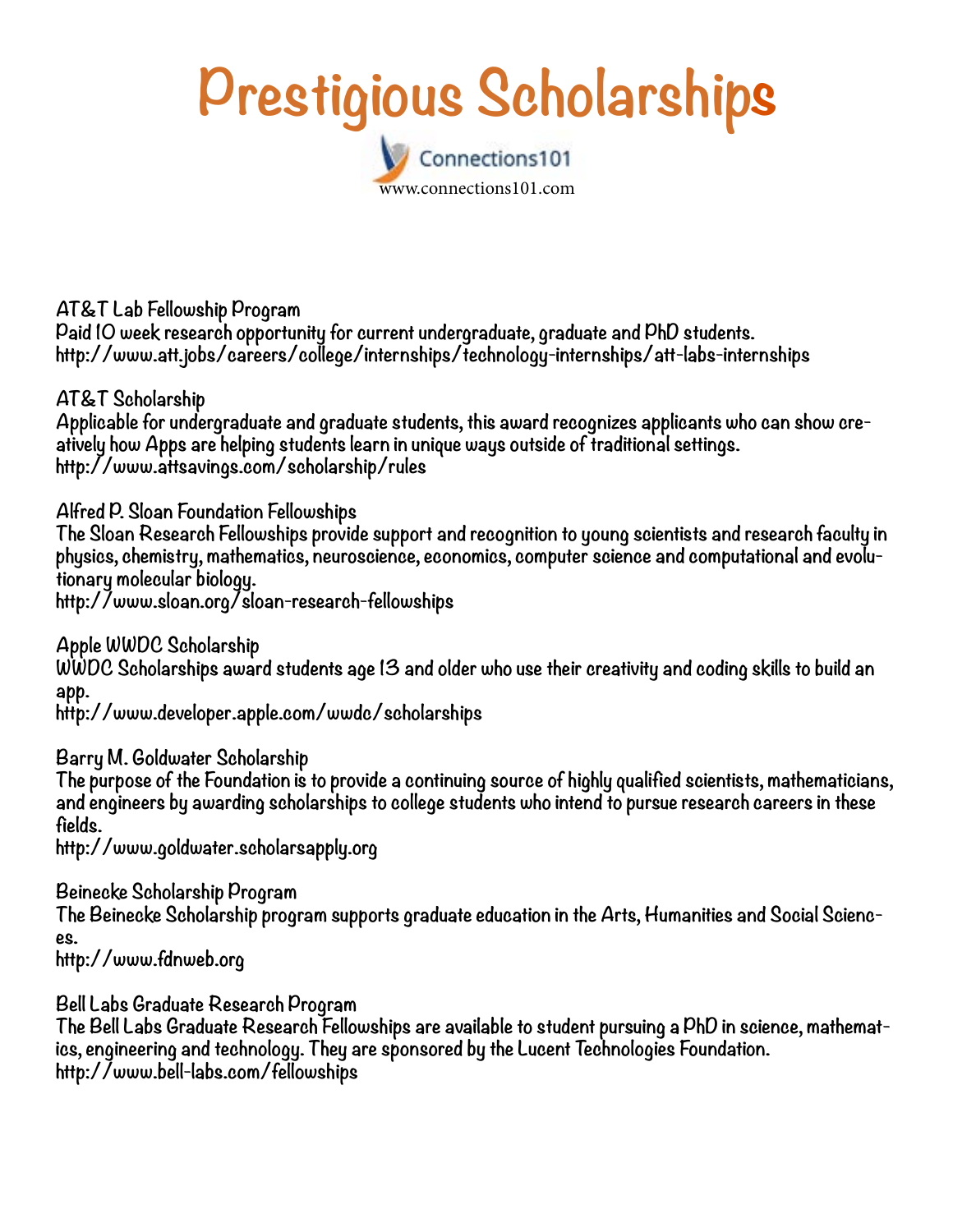

#### Benjamin A. Gilman International Scholarship

The Gilman Scholarship Program is open to U.S. citizen undergraduate students who are receiving Federal Pell Grant funding at a two-year or four-year college or university to participate in study and intern abroad programs worldwide. http://www.iie.org/programs/gilman-scholarship-program

#### Buick Achievers Scholarship Program

The GM Foundation awards 100 renewable scholarships of up to \$25,000 to high school seniors or current undergraduates majoring in engineering, technology or select design and business related programs of study. Applicants must demonstrate academic achievement, leadership, and financial need. http://www.buickachievers.com

Carnegie Junior Fellows Program

Each year the endowment offers 8 – 10 one-year fellowships to uniquely qualified graduating college students. http://www.carnegieendowment.org

The Davidson Fellows Scholarship awards \$50,000, \$25,000 and \$10,000 scholarships to extraordinary young people who are 18 years old and younger. Applicants must have completed a significant piece of work in science, technology, engineering, mathematics, literature, music or philosophy. There is also a "outside the box" category for unique projects. Students of any grade level are welcome to apply. There is no minimum age. http://www.davidsongifted.org

#### Coca-Cola Scholars Foundation Scholarships

The Coca-Cola Scholars Program Scholarship is an achievement-based scholarships awarded to graduating high school seniors each year. Students are recognized for their capacity to lead and serve, and their commitment to making a significant impact on their schools and communities. http://www.coca-colascholarsfoundation.org

#### Collegiate Inventors Competition

Applicants must be full time college students. This competition encourages innovation, entrepreneurship, and creativity in students who are working on cutting edge inventions. http://www.collegiateinventors.org

David L. Boren Scholarships and Fellowships

Boren Scholarships and Fellowships, an initiative of the National Security Education Program provide unique study abroad opportunities. Awards are up to \$20,000 per academic year. http://www.borenawards.org

#### Davidson Fellows Scholarships

Up to 12 scholars between the ages of 18 and 30 are chosen annually for one academic year of postgraduate study in any discipline offered by institutions of higher learning in Ireland and Northern Ireland. Applicants are judged on scholarship, leadership and commitment to community and public service. http://www.us-irelandalliance.org

#### EPA's STAR graduate fellowships

EPA's Science to Achieve Results (STAR) graduate fellowship program supports master's and doctoral candidates in environmental studies.

http://www.epa.gov/research-fellowships/star-graduate-fellowships

## Prestigious Scholarships Prestigious Scholarships



Elie Wiesel Prize in Ethics Scholarships This prestigious essay contest is open to college juniors and seniors. http://www.eliewieselfoundation.org

Elks National Foundation Most Valuable Student Competition Awards of \$4,000 - \$50,000 for high school seniors are awarded each year. Applicants must have demonstrated achievement in both academics and leadership. Applicants must also have demonstrated financial need. http://www.elks.org/enf/scholars

Ernest F. Hollings Scholarship The National Oceanic and Atmospheric Administration Ernest F. Hollings Scholarship is designed to increase undergraduate training in oceanic and atmospheric science, research, technology and education and foster multidisciplinary training opportunities. http://www.oesd.noaa.gov/scholarships/hollings

Ford Foundation Fellowship Program Awards will be made for study in research based Ph.D programs for individuals committed to a career in teaching at the college and university level. http://www.nationalacademies.org/ford

Fulbright Scholars Program Open to all fields of study. The purpose of these grants is to increase mutual understanding between the people of the United States and other countries through the exchange of persons, knowledge and skills. http://www.cies.org

#### Gates Millennium Scholars

Full-ride scholarships are provided by the Bill and Melinda Gates Foundation for high school seniors who have demonstrated leadership in community service or extracurricular activities. Applicants must be U.S. citizens of African-American, American Indian/Alaska Native, Asian Pacific Islander American or Hispanic decent and meet Federal Pell Grant eligibility requirements. http://www.gmsp.org

#### George Mitchell Scholarship

#### Harry S. Truman Scholarship

55 – 65 scholarships for undergraduate students are awarded annually from approximately 600 applications submitted each year. This scholarship focuses on community service and public service. http://www.truman.gov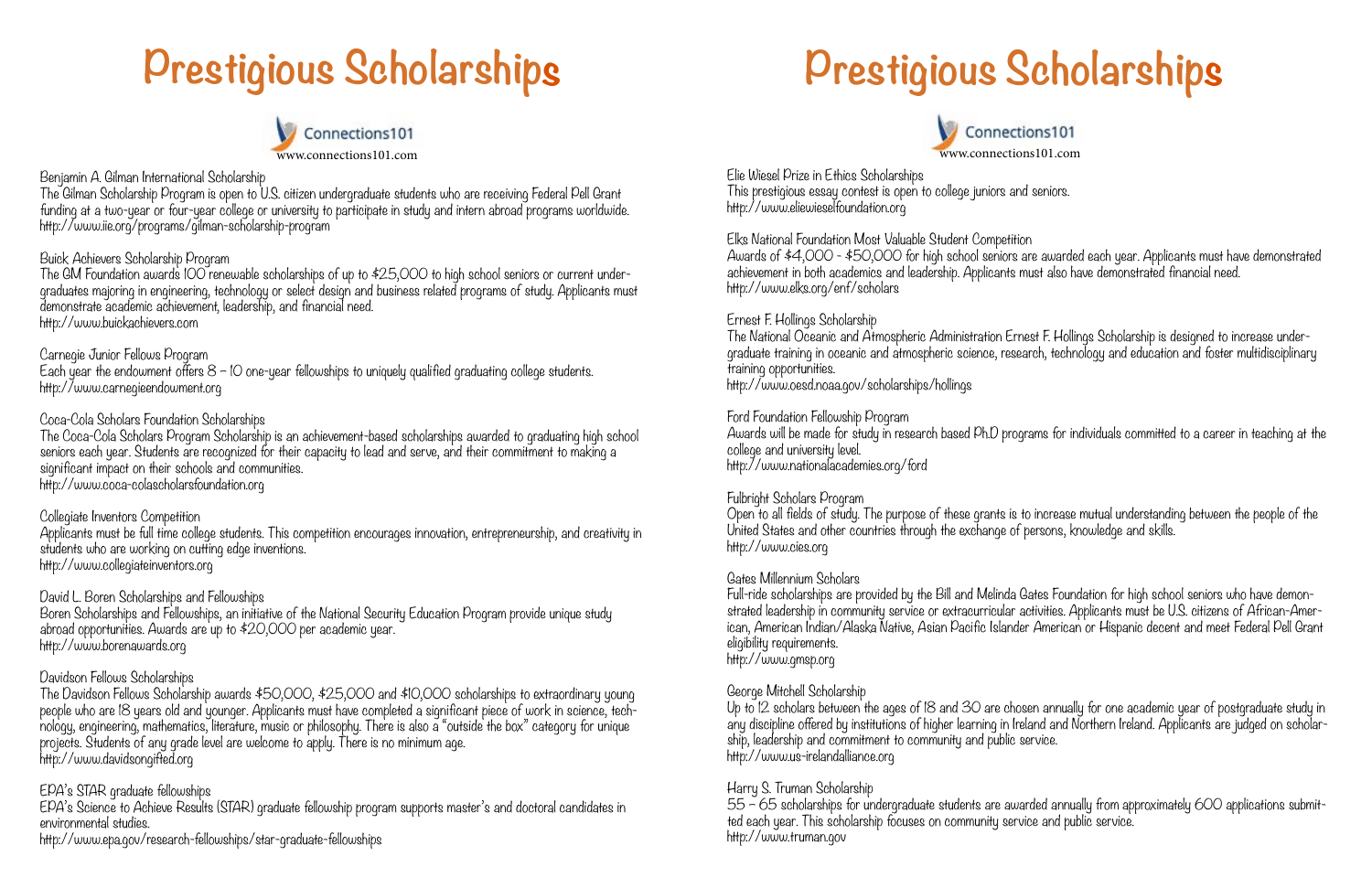Henry Luce Foundation Scholarship

Candidates must be under the age of 30 and have earned a bachelor's degree. The scholarship's intent is to provide an immersion experience in Asia. http://www.hluce.org

#### Hertz Foundation Scholarships

The Fannie and John Hertz Foundation provides unique financial and fellowship support to the nation's most remarkable PhD students in the physical, biological and engineering sciences. http://www.hertzfoundation.org

### IBM PhD Fellowship

The IBM PhD Fellowship Awards Program is an intensely competitive worldwide program, which honors exceptional PhD students who have an interest in solving problems that are important to IBM and fundamental to innovation in many academic disciplines and areas of study. http://www.research.ibm.com/university/awards/phdfellowship

Intel International Science and Engineering Fair The Intel International Science and Engineering Fair is the world's largest international pre-college science competition. Approximately 1700 high school students from over 75 countries, regions and territories are awarded the opportunity to showcase their independent research and compete for approximately \$4million in prizes. http://www.studentforscience.org/intel-isef

Intel Science Talent Search

An extremely prestigious pre-college science competition awarding scholarships of up to \$100,000 for original science projects.

http://www.student.societyofscience.org

### Jack Kent Cooke Foundation Scholarship

The Jack Kent Cooke Foundation's scholarship programs are designed to encourage and support outstanding students who work hard and have financial need. Our scholarships provide financial assistance and academic support 7th grade – 12th grade, undergraduate, and graduate students. http://www.jkcf.org/scholarship-programs

### James Madison Graduate Fellowships

The James Madison Memorial Foundation offers \$24,000 to individuals desiring to become outstanding teachers of the American Constitution at the secondary school level. http://www.jamesmadison.gov

### Jeannette K. Watson Fellowships

All educational expenses to study at the University of Oxford for 2 years are covered for 32 Americans, who are selected annually. The award may be renewed for a 3rd year of study. http://www.rhodesscholar.org

The Jeannette K. Watson Fellowship is a 3 year program that provides summer internships, mentoring, community and growth to promising undergraduate students from 12 New York City partner institutions. Stipends of \$5000 to \$6000 are also provided per year. http://www.watson.foundation/fellowship/jk

# **Prestigious Scholarships**



Marshall Scholarships Annually, up to 40 Americans are selected to study in the United Kingdom for a graduate program of their choice for 2 years. A minimum 3.75 GPA is required. http://www.marshallscholarship.org

Morris K. Udall Foundation Scholarships \$5,000 scholarship awarded to 80 college juniors and seniors, who are studying in fields related to the environment, tribal public policy or Native American health care. http://www.udall.gov

NIH Scholarship

The National Institutes of Health (NIH) Undergraduate Scholarship Program offers competitive scholarships to students from disadvantaged backgrounds who are committed to careers in biomedical, behavioral, and social science health-related research. http://www.training.nih.gov/programs/ugsp

National Merit Scholarship Open to U.S. citizen students who take the PSAT in high school. National Merit \$2500 scholarships are selected without consideration of family financial circumstances, college choice, or major and career plans. http://www.nationalmerit.org

### **Prestigious Scholarship s s**Connections101 www.connections101.com

National Defense Science & Engineering Graduate Fellowship NDSEG Fellowships are awarded to applicants who will pursue a doctoral degree in within 15 science and engineering disciplines. http://www.ndseg.asee.org

National Science Foundation Research Grants The NSF offers three-year graduate research fellowships in engineering, mathematics and science. http://www.nsf.gov/funding

Paul & Daisy Soros Fellowships The Paul & Daisy Soros Fellowships supports thirty New Americans, immigrants or the children of immigrants, who are pursuing graduate school in the United States. http://www.pdsoros.org

#### Rhodes Scholarships